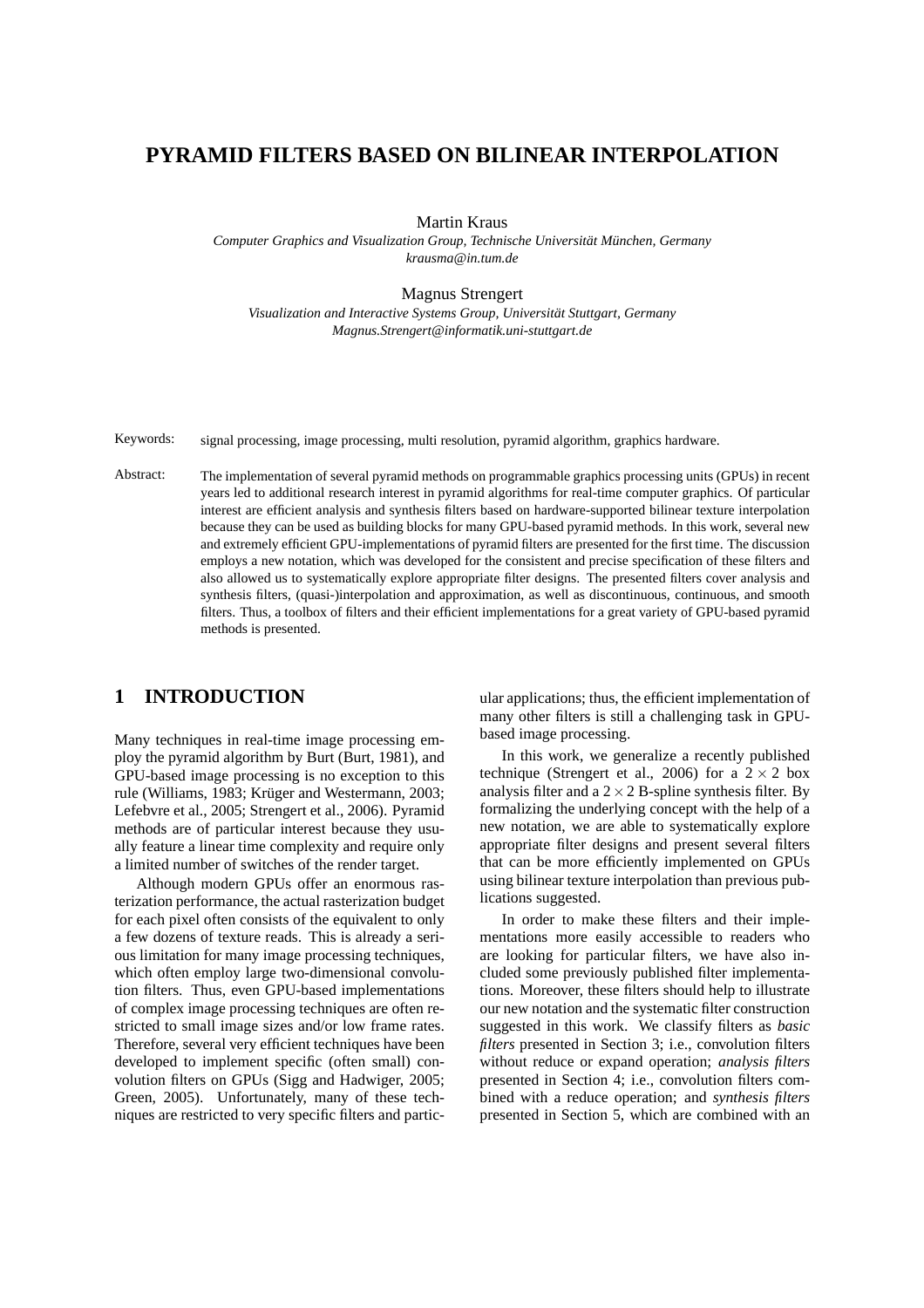

Figure 1: (a) An image pyramid consisting of 3 levels:  $g^{(0)}$ ,  $g^{(1)}$ , and  $g^{(2)}$ . (b) Illustration of the convolution of a 3 × 3 image *g* with a 2  $\times$  2 filter  $h^{2\times2}$ . (c) The formal equation of the convolution illustrated in (b) including the equivalent 3  $\times$  3 filter padded with zeros. Note the "mirrored" indices of  $h^{2\times 2}$  and the "shift" of non-zero components in the resulting matrix.

expand operation. Analysis and synthesis filters are further classified according to their featured smoothness (in the limit of infinitely many reduce or expand operations). Section 6 concludes this work with our plans for future work.

# **2 PYRAMID METHODS ON GPUS**

Pyramid methods usually convolve image data of one pyramid level with a small analysis filter and reduce the resulting image data to compute coarser pyramid levels. This process is called analysis while the opposite process, called synthesis, expands image data and convolves it with small synthesis filters to compute finer pyramid levels; see Figure 1a. The reduce and expand operation are also called downsampling and upsampling, respectively.

Pyramid methods—more specifically spoken, pyramid images—have been most successful in computer graphics in the form of mipmap textures as proposed by Williams (Williams, 1983). More recently, the possibility to read pixel data of a rasterized image by texture interpolation without crucial overhead led to new real-time image processing techniques on GPUs (Green, 2005). For pyramid methods in GPU-based image processing, we suggested to employ hardware-supported bilinear texture interpolation for the reduce operation combined with a  $2 \times 2$ convolution filter (Strengert et al., 2006). However, the only analysis filter presented in that work is a simple  $2 \times 2$  box filter. For the synthesis, we proposed to employ bilinear texture interpolation for the combination of the expand operation and a  $2 \times 2$  synthesis filter corresponding to the biquadratic B-spline subdivision scheme (Catmull and Clark, 1978), which is better known as the Doo-Sabin subdivision scheme for regular quadrilaterals.

# **3 BASIC FILTERS**

The filters discussed in this section are simple convolution filters without reduce or expand operation. Thus, strictly speaking, they are not pyramid filters. However, they act as building blocks for the more complex filters discussed in Sections 4 and 5. A discrete convolution of a filter mask *h* and an image *g* resulting in an image *f* is denoted by

$$
f=h\otimes g.
$$

If the filter mask *h* is represented by an  $n_i \times n_j$  matrix and the image *g* is of dimensions  $n_r \times n_c$ , the matrix component  $f_{rc}$  for the row index  $r$  and the column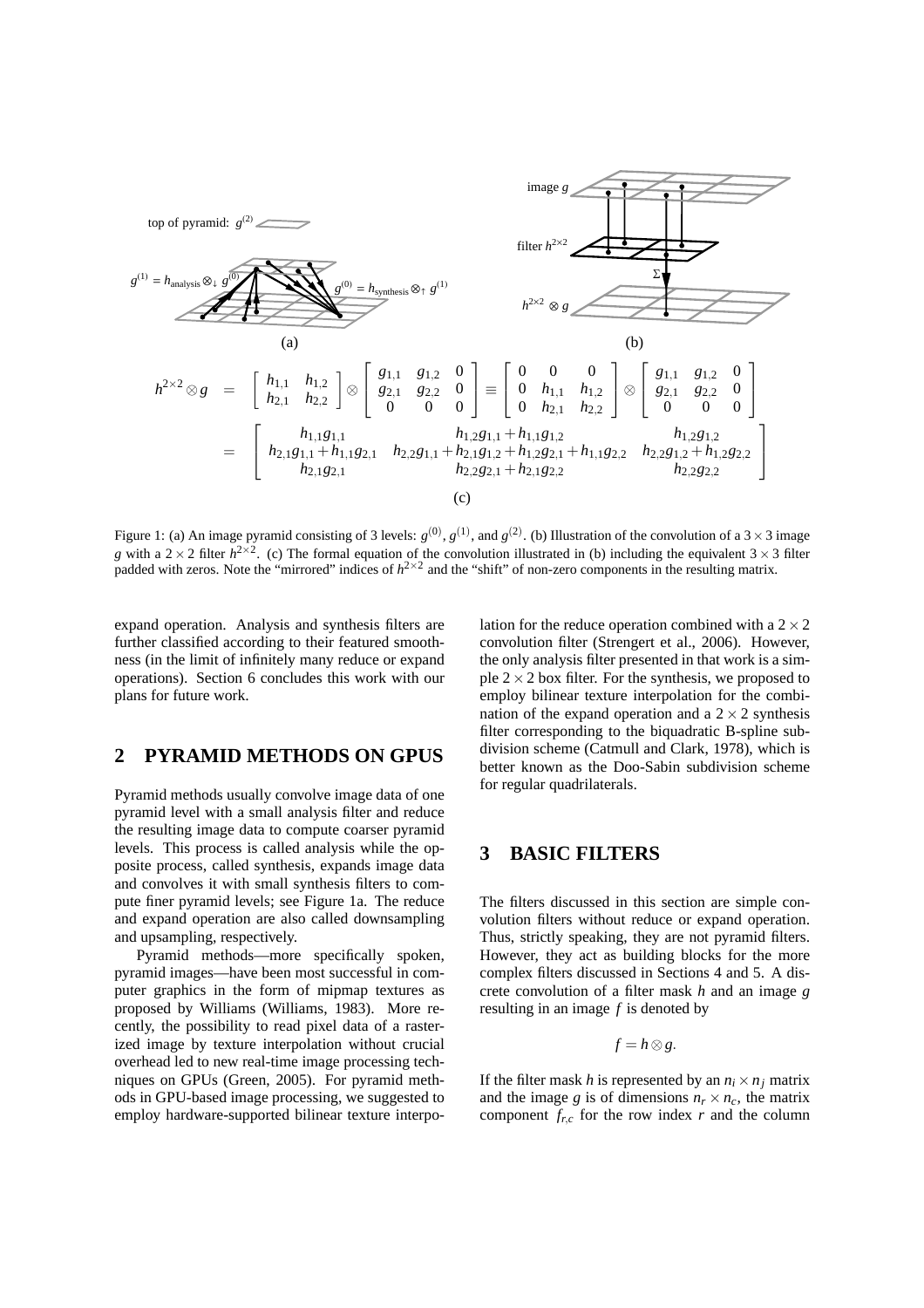index *c* is defined by:

$$
f_{r,c} = \sum_{i=1}^{n_i} \sum_{j=1}^{n_j} h_{i,j} g_{r-\lfloor i-n_i/2 \rfloor, c-\lfloor j-n_j/2 \rfloor}.
$$

Standard matrix notation is employed; i.e., row and column indices are given in this order and indices start with 1. Moreover, matrix products of column vectors times row vectors (i.e., outer products of vectors) are employed for separable filters.

Components of the image *g* with indices outside the ranges from 1 to  $n_r$  and 1 to  $n_c$ , respectively, are either set to 0 if the image *g* represents a filter mask, or determined by clamping the indices to the valid ranges. The dimensions of *f* depend on the particular application; in this work we usually determine the dimensions of *f* by *g*'s dimensions; exceptions are mentioned explicitly.

For even filter dimensions  $n_i$  and  $n_j$ , it is often useful to think of the pixel positions of image *f* being shifted by half a pixel along the diagonal relatively to image *g*. In order to make this shift explicit, one can use zero padding of the convolution mask; e.g., for a  $2 \times 2$  convolution mask  $h^{2 \times 2}$  there is an equivalent  $3 \times 3$  convolution mask with zeros in the first row and column:

$$
h^{2\times 2} \stackrel{\text{def}}{=} \left[ \begin{array}{cc} h_{1,1} & h_{1,2} \\ h_{2,1} & h_{2,2} \end{array} \right] \equiv \left[ \begin{array}{ccc} 0 & 0 & 0 \\ 0 & h_{1,1} & h_{1,2} \\ 0 & h_{2,1} & h_{2,2} \end{array} \right].
$$

For an illustration of these definitions and the described shift of components of *f*, see Figures 1b and 1c.

As mentioned, *g*—and therefore *f*—may also represent filter masks. In this case, *g* and *h* denote two convolution masks (applied from right to left), which can be combined in one convolution mask *f*. In fact, the main motivation for our formalism is to decompose complex filter masks (e.g., *f*) into multiple smaller filters (e.g., *h* and *g*, but usually more than two), which are small enough (i.e.,  $2 \times 2$ ) to be implemented by bilinear texture interpolations. In this way, complex filters can be implemented by a sequence of bilinear texture interpolations.

#### **3.1** 2×2 **Box Filter**

The most important building block for the filters discussed in this work is the  $2 \times 2$  box filter, also known as uniform, average, or mean filter:

$$
h_{\text{box}}^{2\times 2} \stackrel{\text{def}}{=} \frac{1}{4} \left[ \begin{array}{cc} 1 & 1 \\ 1 & 1 \end{array} \right].
$$

Since this filter multiplies four neighboring pixels with equal weights, it is easily implementable with one hardware-accelerated bilinear texture image interpolation. The sampling position for this texture interpolation (usually specified by texture coordinates) is determined by the position of the shared corner of the four pixels (in the "little squares" model of pixels) or the barycenter of the four pixels (if the pixels themselves represent sampling points in a uniform grid).

Due to our definition of the convolution, the sampling point for the resulting matrix component with indices *r* and *c* is located at the upper, left corner of the pixel specified by  $r$  and  $c$  in the original source matrix. (We assume a coordinate system that corresponds to traditional matrix notation with the (positive) *r* axis pointing downwards and the (positive) *c* axis pointing to the right.) This shift by half a diagonal of one pixel is more explicit in the equivalent zero-padded  $3 \times 3$  filter mask, which will be called  $h_{\text{box}}$ :

$$
h_{\text{box}}^{2\times 2} \equiv h_{\text{box}}^{\searrow} \stackrel{\text{def}}{=} \frac{1}{4} \left[ \begin{array}{ccc} 0 & 0 & 0 \\ 0 & 1 & 1 \\ 0 & 1 & 1 \end{array} \right].
$$

The arrow in the symbol  $h_{\text{box}}^{\searrow}$  indicates the position of non-zero elements in the  $3 \times 3$  matrix as well as the shift of non-zero elements in the resulting matrix illustrated in Figure 1c. Note, however, that the sampling position for the bilinear texture interpolation is shifted in the opposite direction relatively to the original pixel position.

Obviously, there are further (non-equivalent) zeropadded  $3 \times 3$  filters, which shift pixel positions in other directions; e.g., the opposite direction for the filter  $h_{\text{box}}^{\wedge}$ :

$$
h_{\text{box}}^{\nwarrow} \stackrel{\text{def}}{=} \frac{1}{4} \left[ \begin{array}{ccc} 1 & 1 & 0 \\ 1 & 1 & 0 \\ 0 & 0 & 0 \end{array} \right].
$$

This filter  $h_{\text{box}}^{\frown}$  can also be implemented by a bilinear texture interpolation if the sampling point is set to the opposite (lower, right) pixel corner. These two box filters are the only building blocks for all filters presented in this section and Section 4; i.e., all these filters can be implemented by a decomposition into a sequence of convolutions with  $h_{\text{box}}^{\setminus}$  and  $h_{\text{box}}^{\setminus}$ , and the application of the corresponding sequence of bilinear texture interpolations. The most basic example is the  $3 \times 3$  Bartlett filter discussed next.

#### **3.2** 3×3 **Bartlett Filter**

Bartlett filters are also called triangular or (in particular in one dimension) triangle filters. They are separable filters; therefore, they may be decomposed into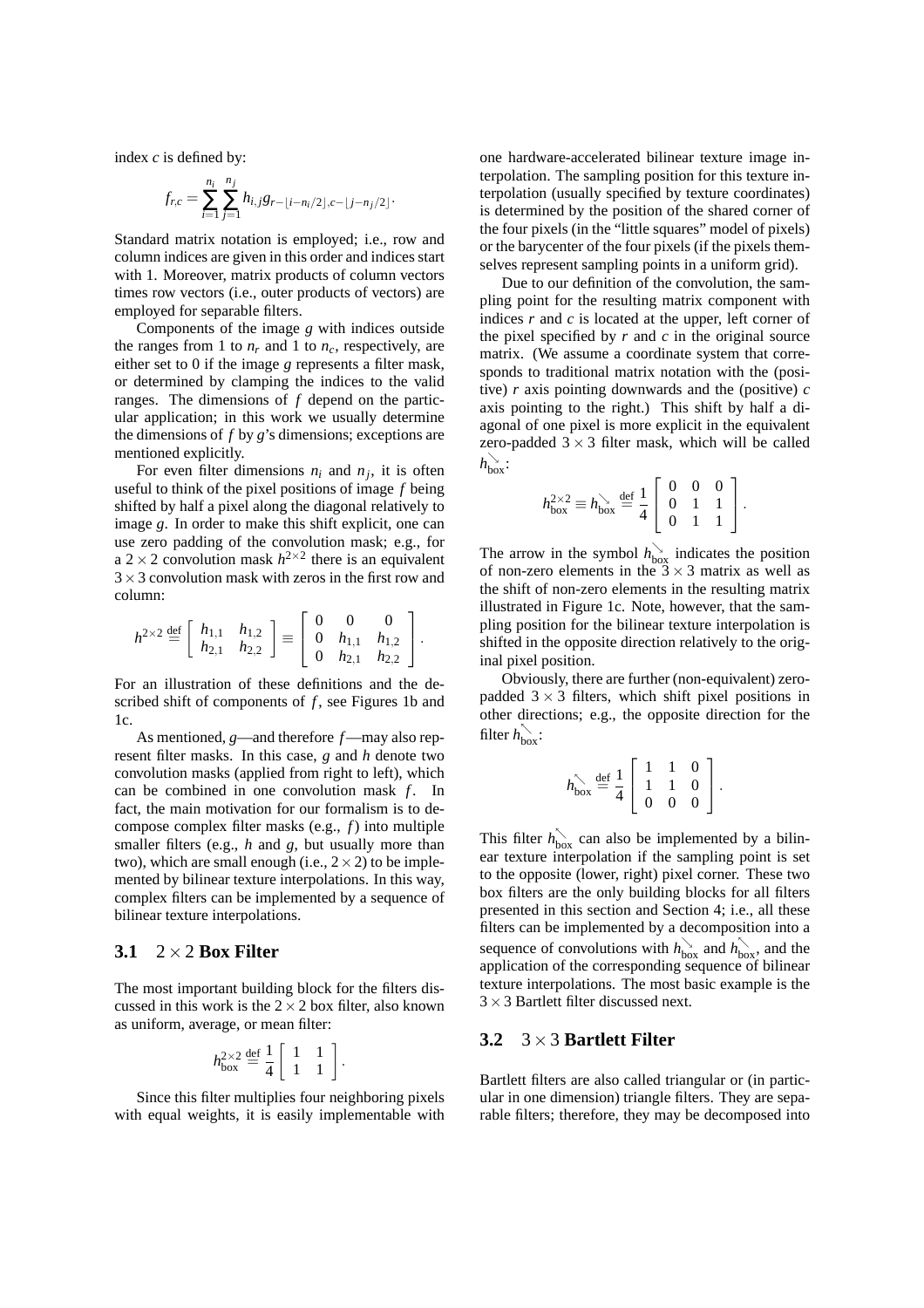matrix products of column times row vectors. In this work, the  $3 \times 3$  Bartlett filter is of particular interest:

$$
h_{\text{Bartlett}}^{3\times 3} \stackrel{\text{def}}{=} \frac{1}{16} \begin{bmatrix} 1 & 2 & 1 \\ 2 & 4 & 2 \\ 1 & 2 & 1 \end{bmatrix}
$$
  
=  $\frac{1}{4} \begin{bmatrix} 1 \\ 2 \\ 1 \end{bmatrix} \cdot \frac{1}{4} \begin{bmatrix} 1 & 2 & 1 \end{bmatrix}.$ 

The separation into two one-dimensional filters can also be expressed by a sequence of two convolutions with these filters (with appropriate filter dimensions and index mirroring). However, the representation as a convolution of box filters leads to a more efficient implementation:

$$
h_{\text{Bartlett}}^{3 \times 3} = \frac{1}{4} \begin{bmatrix} 0 & 0 & 0 \\ 0 & 1 & 1 \\ 0 & 1 & 1 \end{bmatrix} \otimes \frac{1}{4} \begin{bmatrix} 1 & 1 & 0 \\ 1 & 1 & 0 \\ 0 & 0 & 0 \end{bmatrix}
$$
  
=  $h_{\text{box}} \otimes h_{\text{box}} \otimes h_{\text{box}} \otimes h_{\text{box}} \otimes h_{\text{box}}.$ 

I.e., a sequence of two convolutions with  $h_{\text{box}}^{\searrow}$  and  $h_{\text{box}}^{\searrow}$ <br>is equivalent to a single convolution with the  $3 \times 3$ Bartlett filter  $h_{\text{Bartlett}}^{3\times3}$ . Therefore, the  $3\times3$  Bartlett filter may be implemented by a sequence of two bilinear texture interpolations corresponding to the two  $2 \times 2$  box filters. Note that the second texture interpolation has to access the result of the first convolution; thus, a hardware-accelerated implementation will usually have to switch the render target in order to access the previously rasterized image. Note also that it is crucial to alternate between  $h_{\text{box}}^{\setminus}$  and  $h_{\text{box}}^{\setminus}$ ; otherwise, the discussed shifts would not cancel and the resulting image would be shifted by one full pixel position.

Since the 3  $\times$  3 Bartlett filter  $h_{\text{Bartlett}}^{3\times3}$  is particularly useful, we will also use it for building up more complex filters. However, it is always understood that a convolution with  $h_{\text{Bartlett}}^{3\times3}$  is equivalent to a sequence of one convolution with  $h_{\text{box}}^{\searrow}$  and one convolution with  $h_{\text{box}}^{\wedge}$ .

#### **3.3 Gaussian Filters**

Repeated convolutions of Bartlett filters are equivalent to approximations of Gaussian filters if all nonzero matrix components of the resulting filters are considered; for example:

$$
h_{\text{Gauss}}^{5 \times 5} \stackrel{\text{def}}{=} \frac{1}{16^2} \begin{bmatrix} 1 & 4 & 6 & 4 & 1 \\ 4 & 16 & 24 & 16 & 4 \\ 6 & 24 & 36 & 24 & 6 \\ 4 & 16 & 24 & 16 & 4 \\ 1 & 4 & 6 & 4 & 1 \end{bmatrix}
$$
  
\n
$$
\equiv h_{\text{Bartlett}}^{3 \times 3} \otimes h_{\text{Bartlett}}^{3 \times 3},
$$
  
\n
$$
h_{\text{Gauss}}^{7 \times 7} \stackrel{\text{def}}{=} \frac{1}{16^3} \begin{bmatrix} 1 & 6 & 15 & 20 & 15 & 6 & 1 \\ 15 & 90 & 225 & 300 & 225 & 90 & 15 \\ 20 & 120 & 300 & 400 & 300 & 120 & 20 \\ 15 & 90 & 225 & 300 & 225 & 90 & 15 \\ 6 & 36 & 90 & 120 & 90 & 36 & 6 \\ 1 & 6 & 15 & 20 & 15 & 6 & 1 \end{bmatrix}
$$
  
\n
$$
\equiv h_{\text{Bartlett}}^{3 \times 3} \otimes h_{\text{Bartlett}}^{3 \times 3} \otimes h_{\text{Bartlett}}^{3 \times 3} \otimes h_{\text{Bartlett}}^{3 \times 3}
$$

The basic reason for the approximation of Gaussian filters is the central limit theorem; in fact, any reasonable, positive filter will converge to a Gaussian filter in the limit of infinitely many convolutions. In the case of the box filter—and therefore also for the Bartlett filter—the continuous convolutions are actually higher-order B-splines.

Since each convolution with a Bartlett filter can be implemented by two bilinear texture interpolations,  $n-1$  texture interpolations are necessary to implement an approximation to the convolution with an  $n \times n$  Gaussian filter. For comparison, a separable  $n \times n$  filter with fixed filter weights for the two onedimensional filters would require 2*n* nearest-neighbor texture reads.

### **4 ANALYSIS FILTERS**

Analysis filters are convolution filters that are combined with a reduce operation, which reduces the number of pixels by a factor of 2 in each dimension. Therefore, this operation is also called downsampling. In our notation it is indicated by a downward pointing arrow:

$$
f=h\otimes_{\downarrow}g,
$$

which defines the components of *f* as:

$$
f_{r,c} = \sum_{i=1}^{n_i} \sum_{j=1}^{n_j} h_{i,j} g_{2r - \lfloor i - n_i/2 \rfloor, 2c - \lfloor j - n_j/2 \rfloor}.
$$

The issue of shifts by half a pixel diagonal is different from the problem discussed in Section 3. Since the number of components is divided by 2, it is preferable to work with even dimensions of images and filter masks. Moreover, it is often preferable to use sym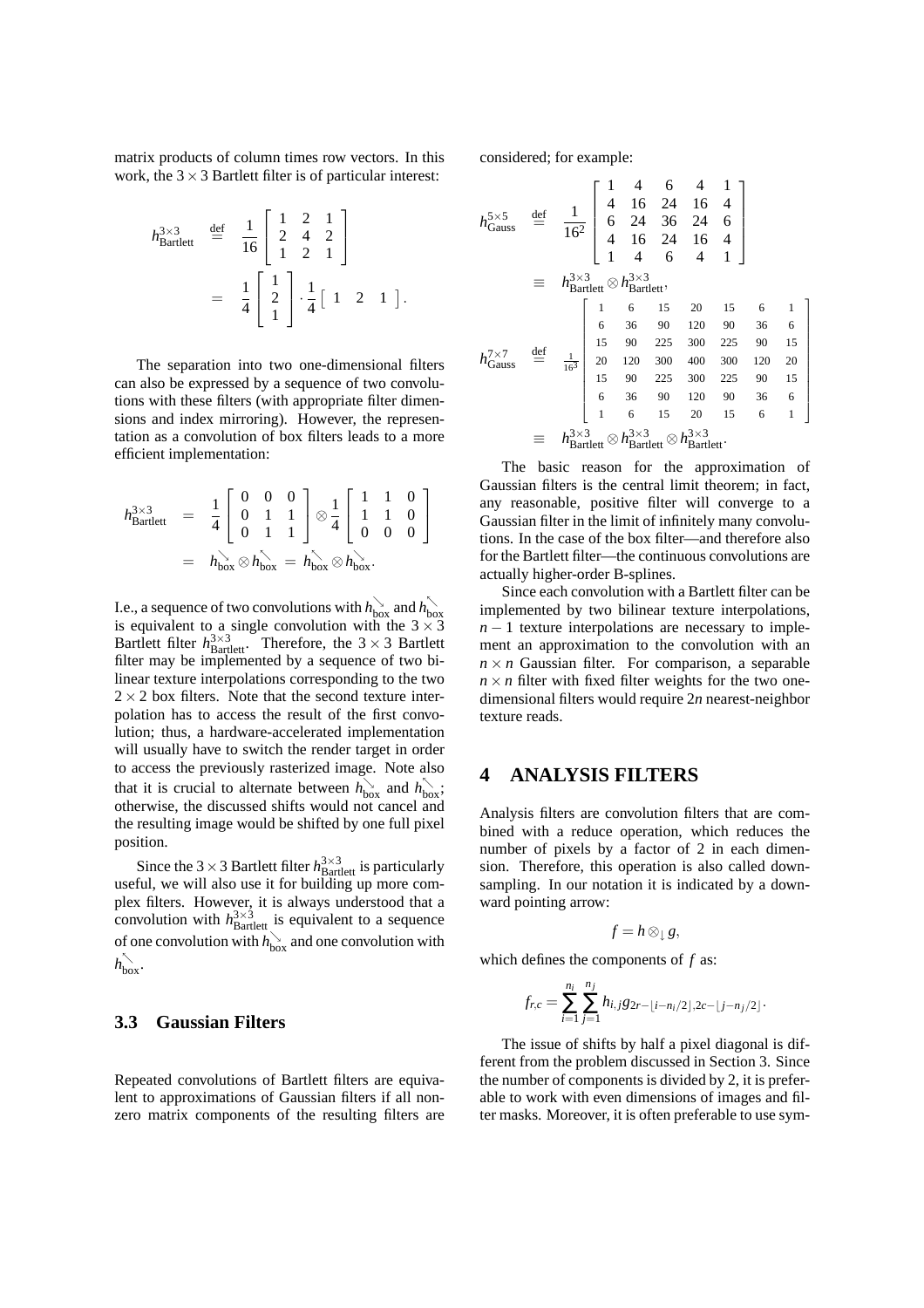metric filter mask (in the sense of  $h_i = h_{n_i - i + 1}$ ) in order to avoid asymmetric weighting of even and odd pixels.

For convenience we introduce a particular notation for the combination of an analysis filter with a reduction by a factor of 2*<sup>m</sup>* in each dimension:

$$
f=h\otimes_{\downarrow}^mg,
$$

which results in these components of *f* :

$$
f_{r,c} = \sum_{i=1}^{n_i} \sum_{j=1}^{n_j} h_{i,j} g_{2^m r - \lfloor i - n_i/2 \rfloor, 2^m c - \lfloor j - n_j/2 \rfloor}.
$$

Our notation combines a reduce operation with a convolution in a single operation. Thus, if the convolution can be implemented with a bilinear texture interpolation, the combination with the reduce operation is also implementable with a bilinear texture interpolation. To this end, it is only necessary to use a sparser grid of texture sampling points.

#### **4.1 Discontinuous Filter**

In order to illustrate our notation for analysis filters, it is first applied to the  $2 \times 2$  box filter, which is the standard analysis filter for mipmap generation:

$$
h_{\rm box}^{2\times 2}\otimes_\downarrow g\equiv h_{\rm box}^{\searrow}\otimes_\downarrow g.
$$

In the case of analysis filters, the use of  $h_{\text{box}}^{2\times 2}$  might be preferable, although it is equivalent to  $h^{\searrow}_{\text{box}}$ . One bilinear texture interpolation is sufficient to implement this analysis filter in pyramid methods (Strengert et al., 2006).

The  $2 \times 2$  box filter is classified as "discontinuous" analysis filter because the equivalent filter for a reduction of the dimensions by a factor of 2*<sup>m</sup>* is always a discontinuous box filter—even in the limit of  $m \rightarrow \infty$ : Consider the squared filter, which is defined by a sequence of two reduce operations and convolutions:

$$
\left(h_{\text{box}}^{2\times2}\right)^2 \otimes_{\downarrow}^2 g \stackrel{\text{def}}{=} h_{\text{box}}^{2\times2} \otimes_{\downarrow} \left(h_{\text{box}}^{2\times2} \otimes_{\downarrow} g\right).
$$
\nThus, the actual (separable) box filter is:

$$
\left(h_{\text{box}}^{2\times2}\right)^2 = \frac{1}{4} \left[ \begin{array}{cccccc} 0 & 0 & 0 & 1 & 1 & 1 & 1 \end{array} \right]^{\top} \cdot \frac{1}{4} \left[ \begin{array}{cccccc} 0 & 0 & 0 & 1 & 1 & 1 & 1 \end{array} \right]^{\top}.
$$

For a general factor  $2^m$ , the equivalent filter

$$
\left(h_{\text{box}}^{2\times2}\right)^m = \frac{1}{2^m}\left[\underbrace{0\ldots 0}_{\times(2^m-1)}\underbrace{1\ldots 1}_{\times 2^m}\right]^{\top}\cdot \frac{1}{2^m}\left[\underbrace{0\ldots 0}_{\times(2^m-1)}\underbrace{1\ldots 1}_{\times 2^m}\right]
$$

is still a discontinuous box filter. The onedimensional filter, which this separable filter is constructed from, is illustrated in Figure 2a for various values of *m*. The same technique is employed to discuss and classify the smoothness of all analysis filters presented in this section.



Figure 2: (a) Powers of the 1D box filter mask corresponding to  $h_{\text{box}}^{2\times 2}$ . (b) Same as (a) for  $h_{\text{box}}^{4\times 4}$ .

#### **4.2** *C* 0 **-Continuous Filter**

While the  $2 \times 2$  box filter is a discontinuous analysis filter, the  $4 \times 4$  box filter results in a  $C^0$ -continuous analysis filter in the limit of infinitely many analysis steps. It is defined as:

$$
h_{\text{box}}^{4\times4} \stackrel{\text{def}}{=} \frac{1}{16} \begin{bmatrix} 1 & 1 & 1 & 1 \\ 1 & 1 & 1 & 1 \\ 1 & 1 & 1 & 1 \\ 1 & 1 & 1 & 1 \end{bmatrix},
$$
  

$$
h_{\text{box}}^{4\times4} \otimes_{\downarrow} g \equiv h_{\text{box}} \otimes \left( h_{\text{box}} \otimes_{\downarrow} g \right).
$$

As indicated by our notation, this filter can be constructed by a reduce operation that includes a convolution with  $h_{\text{box}}^{\nwarrow}$  and a simple convolution with  $h_{\text{box}}^{\nwarrow}$ . Therefore, the implementation requires only two bilinear texture interpolations. However, there exists one additional implementation difficulty: the first reduce operation will in general compute non-zero components for the 0-th row and column. These intermediate results have to be stored and used in the second convolution, otherwise the components of the first row and column of the total result will be corrupted.

For the discussion of the smoothness of this analysis filter, we consider the equivalent (separable) squared filter first:

$$
(h_{\text{box}}^{4\times4})^2 = \frac{1}{16} [0\ 0\ 0\ 0\ 1\ 1\ 2\ 2\ 2\ 2\ 2\ 2\ 1\ 1\ 0]^{\top} \cdot \cdot \frac{1}{16} [0\ 0\ 0\ 0\ 1\ 1\ 2\ 2\ 2\ 2\ 2\ 2\ 1\ 1\ 0].
$$

The first three powers are illustrated in Figure 2b. In contrast to the  $2 \times 2$  box filter, the  $4 \times 4$  box filter has overlapping domains and therefore becomes *C* 0 continuous in the limit  $m \rightarrow \infty$ ; in fact, the 1D filter becomes piecewise-linear with a linear ascending part, a constant part, and a linear descending part.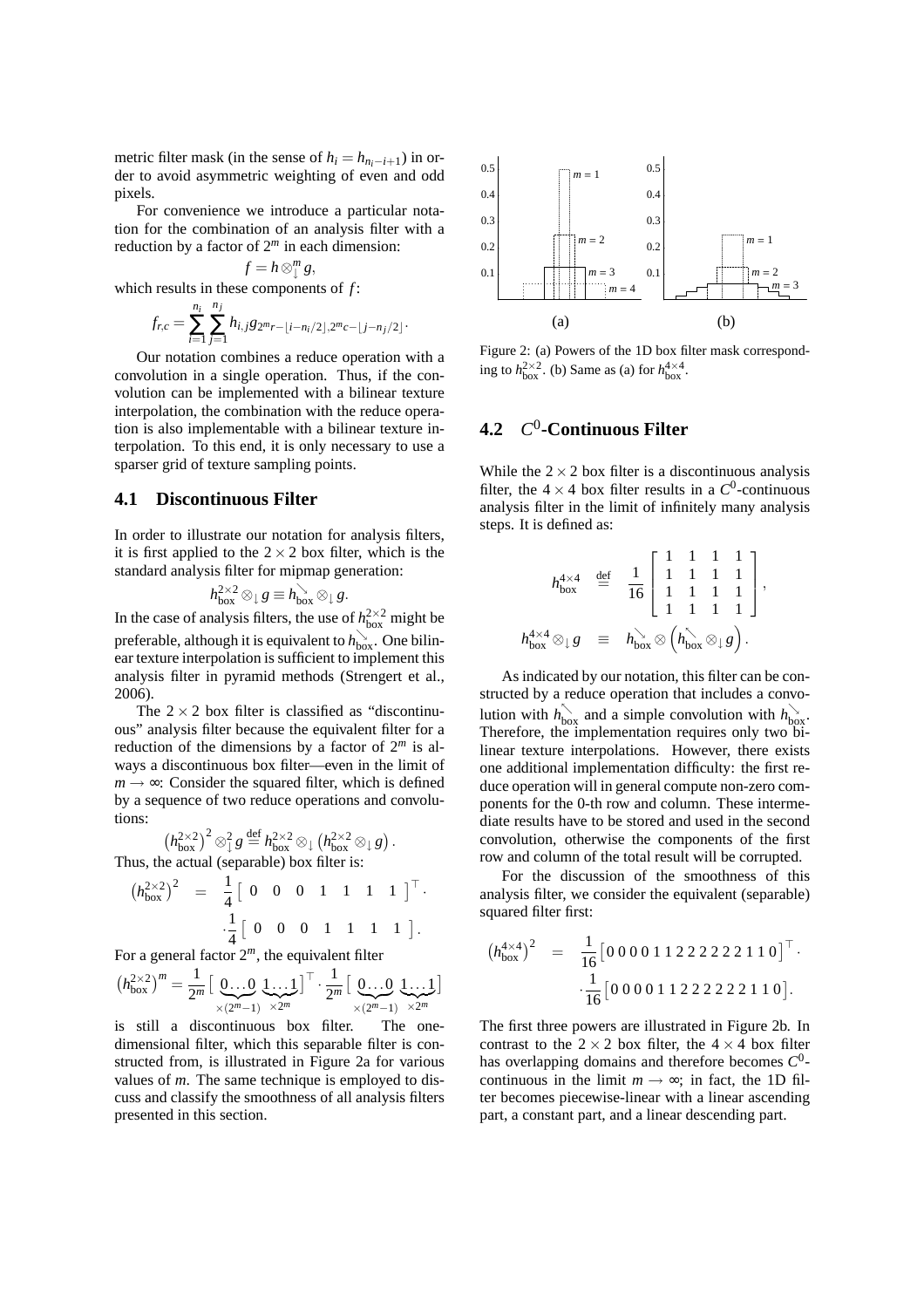

Figure 3: Pyramid image blurring using (a) the  $2 \times 2$  box analysis filter and (b) the  $4 \times 4$  box analysis filter. (The employed synthesis filter is discussed in Section 5.3.)

Our notation also suggests the construction of an alternative combination of two box filters with one reduce operation:

$$
h^{3\times 3}_{\text{Bartlett}}\otimes_{\downarrow} g\equiv h^{\searrow}_{\text{box}}\otimes_{\downarrow}\left(h^{\nwarrow}_{\text{box}}\otimes g\right).
$$

In the limit of  $m \to \infty$  this filter is also  $C^0$ -continuous (in fact, it is a triangle function); however, it includes an additional undesirable shift and—what is worse the analysis of even and odd pixels becomes asymmetric, which is likely to result in flickering artifacts in animations. Therefore, the  $h_{\text{box}}^{4\times4}$  filter appears to be the preferable *C* 0 -continuous analysis filter; e.g., for pyramidal image blurring (Strengert et al., 2006) as illustrated in Figure 3.

# **4.3** *C* 1 **-Continuous Filter**

By combining one reduce operation and three convolutions with box filters a  $C<sup>1</sup>$ -continuous filter can be constructed, which we call  $h_{\text{quadratic}}^{4\times4}$  since it corresponds to a biquadratic B-spline in the limit of infinitely many analysis steps. The filter is defined as

$$
h_{\text{quadratic}}^{4\times4} \stackrel{\text{def}}{=} \frac{1}{64} \begin{bmatrix} 1 & 3 & 3 & 1 \\ 3 & 9 & 9 & 3 \\ 3 & 9 & 9 & 3 \\ 1 & 3 & 3 & 1 \end{bmatrix},
$$
  

$$
h_{\text{quadratic}}^{4\times4} \otimes_{\downarrow} g \stackrel{\text{def}}{=} h_{\text{box}}^{\searrow} \otimes_{\downarrow} (h_{\text{Bartlett}}^{3\times3} \otimes g).
$$

The decomposition shows that three bilinear texture interpolations are sufficient for an implementation of this analysis filter.

The squared filter already indicates a shape similar to the quadratic B-spline:

$$
\left(h_{\text{quadratic}}^{4\times4}\right)^{2} = \frac{1}{64} \left[0\,0\,0\,0\,1\,3\,6\,10\,12\,12\,10\,6\,3\,1\,0\right]^{\top}.
$$

$$
\cdot \frac{1}{64} \left[0\,0\,0\,0\,1\,3\,6\,10\,12\,12\,10\,6\,3\,1\,0\right].
$$

In the limit of infinitely high powers it actually converges to the  $C^1$ -continuous biquadratic B-spline function.

Another combination of three box filters and one reduce operation is:

$$
h_{\text{Bartlett}}^{3\times3}\otimes \left(h_{\text{box}}^{\searrow}\otimes_{\downarrow} g\right);
$$

however, this analysis filter is only  $C^0$ -continuous according to our classification and requires one more texture interpolation than  $h_{\text{box}}^{4\times4}$ . Yet another combination is:

$$
h^{\nwarrow}_{\text{box}} \otimes \left( h^{3 \times 3}_{\text{Bartlett}} \otimes_{\downarrow} g \right),
$$

which results in a  $C^1$ -continuous analysis filter but includes an undesirable shift and an asymmetric weighting of pixels. Thus,  $h_{\text{quadratic}}^{4 \times 4}$  is usually the preferable  $C<sup>1</sup>$ -continuous analysis filter.

The construction of higher-order B-spline analysis filters consists of additional convolutions with  $2 \times 2$ box filters before the reduce operation is applied, e.g.:

$$
h_{\text{cubic}}^{5\times 5}\otimes_{\downarrow} g \equiv h_{\text{box}}^{\searrow}\otimes_{\downarrow} \left(h_{\text{Bartlett}}^{3\times 3}\otimes \left(h_{\text{box}}^{\searrow}\otimes g\right)\right).
$$

### **5 SYNTHESIS FILTERS**

Analogously to analysis filters, synthesis filters are convolution filters that are combined with an expand operation, which increases the number of pixels by a factor of 2 in each dimension. This operation is also called upsampling and is indicated by a upwards pointing arrow in our notation:

$$
f=h\otimes_{\uparrow} g,
$$

where the components of *f* are:

$$
f_{r,c} = \sum_{i=1}^{n_i} \sum_{j=1}^{n_j} h_{i,j}^{r \mod 2, c \mod 2}
$$
  
 
$$
\times g_{\lfloor (r+1)/2 \rfloor - \lfloor i - n_i/2 \rfloor, \lfloor (c+1)/2 \rfloor - \lfloor j - n_j/2 \rfloor}.
$$

The synthesis filters presented in this section are strongly related to popular subdivision schemes, which are very well known in computer graphics; thus, we will considerably shorten the discussion by refering the reader to the corresponding concepts for subdivision schemes as discussed, for example, by Zorin et al. (Zorin et al., 2000).

Similarly to the case of analysis filters, the combination of an expand operation and convolution filters in our notation is closer to an efficient implementation using bilinear texture interpolation than traditional notations. One crucial difference to analysis filters is the choice of sampling positions in the corresponding bilinear texture interpolation. For most interpolating synthesis filters, the sampling points are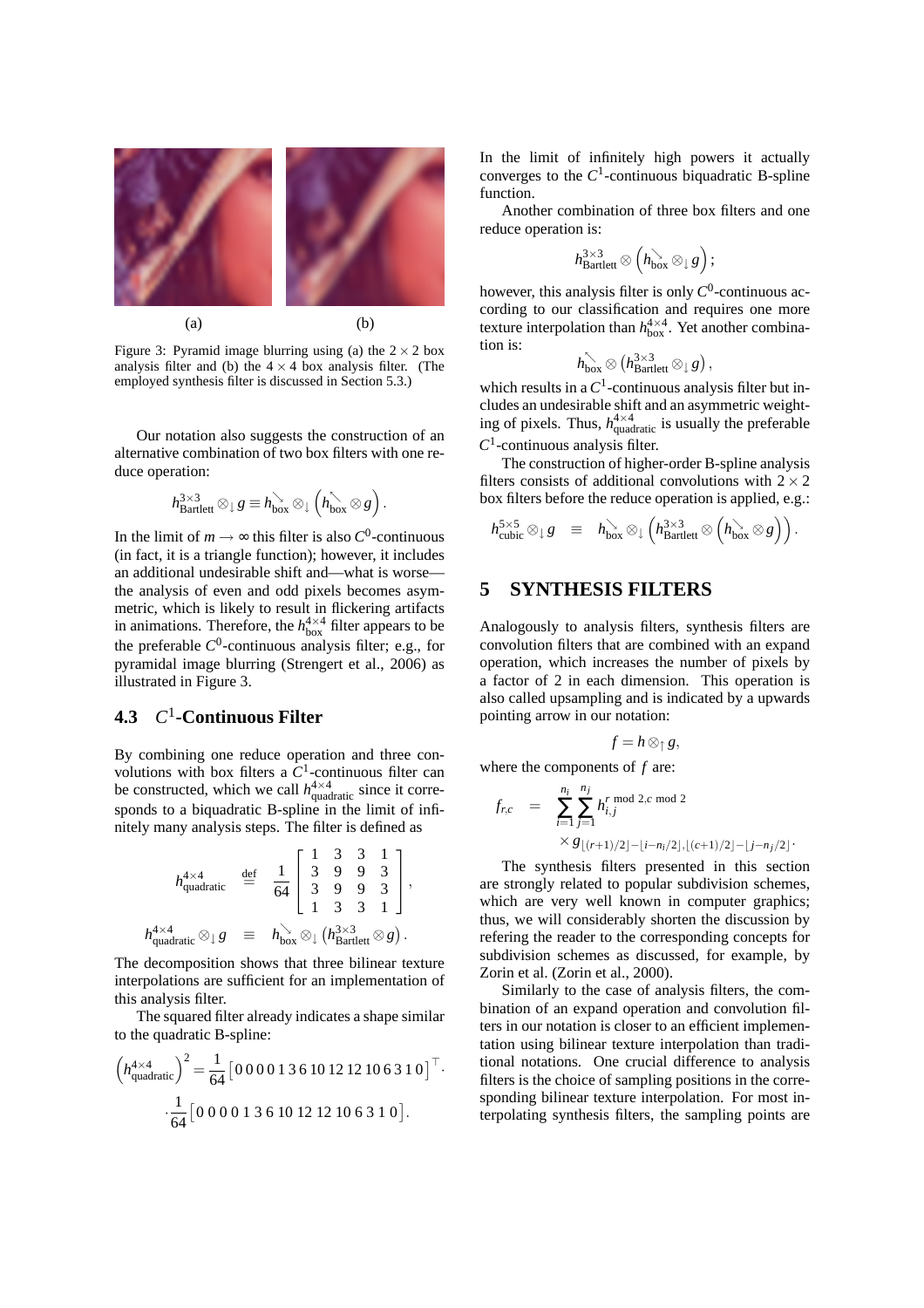the centers of pixels, their corners, and the midpoints of their edges. This corresponds to face-split subdivision schemes, which are also known as primal schemes.

The most important alternative sampling positions are the positions of the Doo-Sabin subdivision scheme for regular quadrilaterals (Strengert et al., 2006). This alternative corresponds to vertex-split subdivision schemes (also known as dual schemes) and offers the advantage of symmetric computations for all sampling positions while face-split schemes distinguish between old and new positions.

In both cases, there are four different kinds of sampling positions, which correspond to four convolution filters  $h^{1,1}$ ,  $h^{1,0}$ ,  $h^{0,1}$ , and  $h^{0,0}$  with the superscripts determined by the new row index modulo 2 and the new column index modulo 2. This notation is illustrated with the help of the well-known synthesis filters for nearest-neighbor interpolation, bilinear interpolation, and the biquadratic B-spline filter. On the other hand, the suggested implementation of the bicubic B-spline synthesis filter and the construction of higher-order synthesis filters is a new result.

#### **5.1 Discontinuous Filter**

A discontinuous synthesis filter is already provided by nearest-neighbor texture interpolation; thus, it is not of particular interest for our work. However, we have included it here for completeness and to demonstrate our notation for this very basic synthesis filter:

$$
h_{\text{nearest}}^{1,1} \stackrel{\text{def}}{=} h_{\text{nearest}}^{1,0} \stackrel{\text{def}}{=} h_{\text{nearest}}^{0,1} \stackrel{\text{def}}{=} h_{\text{nearest}}^{0,0} \stackrel{\text{def}}{=} \begin{bmatrix} 0 & 0 & 0 \\ 0 & 1 & 0 \\ 0 & 0 & 0 \end{bmatrix}.
$$

#### **5.2** *C* 0 **-Continuous Filter**

Since bilinear texture interpolation already provides a *C* 0 -continuous filter even without the overhead of a pyramid method, the equivalent synthesis filter is not very useful in itself; however, it may be used as a building block for more complex synthesis filters. It is called *h*midpoint because of the corresponding midpoint subdivision scheme; its definition is:

$$
h_{\text{midpoint}}^{1,1} \stackrel{\text{def}}{=} \frac{1}{4} \left[ \begin{array}{ccc} 0 & 0 & 0 \\ 0 & 1 & 1 \\ 0 & 1 & 1 \end{array} \right],
$$
  

$$
h_{\text{midpoint}}^{1,0} \stackrel{\text{def}}{=} \frac{1}{2} \left[ \begin{array}{ccc} 0 & 0 & 0 \\ 0 & 1 & 0 \\ 0 & 1 & 0 \end{array} \right],
$$
  

$$
h_{\text{midpoint}}^{0,1} \stackrel{\text{def}}{=} \left( h_{\text{midpoint}}^{1,0} \right)^\top,
$$

$$
h_{\text{midpoint}}^{0,0}\stackrel{\text{def}}{=} h_{\text{nearest}}^{0,0}.
$$

Note that  $h_{\text{midpoint}}^{0,0}$  corresponds to the convolution filter for sampling positions at pixel centers while  $h_{\text{midpoint}}^{1,1}$  corresponds to the convolution filter for sampling positions at their corners, and the remaining two filters correspond to the centers of edges of pixels.

Also note that the first row and the first column of the new image data will be sampled at the upper, left corners of "old" pixels and the midpoints of edges between these positions. Therefore, the presented convolution filters will access "old" pixels of the 0-th row and 0-th column. In practice, these lookups could return the corresponding pixel data of the first row and first column, respectively. An alternative is to discard the first row and first column of the resulting image.

# **5.3** *C* 1 **-Continuous Filter**

The synthesis filter discussed here corresponds to the biquadratic B-spline subdivision scheme (Catmull and Clark, 1978), also known as the Doo-Sabin subdivision scheme for regular quadrilaterals or the twodimensional generalization of the Chaikin scheme. It is an approximating vertex-split subdivision scheme; thus, all pixels are processed in symmetric ways:

$$
h_{\text{Doo-Sabin}}^{1,1} \stackrel{\text{def}}{=} \frac{1}{16} \begin{bmatrix} 0 & 0 & 0 \\ 0 & 9 & 3 \\ 0 & 3 & 1 \end{bmatrix},
$$
  
\n
$$
h_{\text{Doo-Sabin}}^{1,0} \stackrel{\text{def}}{=} \frac{1}{16} \begin{bmatrix} 0 & 0 & 0 \\ 3 & 9 & 0 \\ 1 & 3 & 0 \end{bmatrix},
$$
  
\n
$$
h_{\text{Doo-Sabin}}^{0,1} \stackrel{\text{def}}{=} \left( h_{\text{Doo-Sabin}}^{1,0} \right)^{\top},
$$
  
\n
$$
h_{\text{Doo-Sabin}}^{0,0} \stackrel{\text{def}}{=} \frac{1}{16} \begin{bmatrix} 1 & 3 & 0 \\ 3 & 9 & 0 \\ 0 & 0 & 0 \end{bmatrix}.
$$

The implementation of this synthesis filter requires only one bilinear texture interpolation (Strengert et al., 2006). Note that the convolution for all boundary pixels of the resulting image accesses pixels outside of the original image.

Our notation also suggests an equivalent but less efficient implementation variant with two texture interpolations instead of one:

$$
h_{\text{Doo-Sabin}}\otimes_{\uparrow} g\equiv h_{\text{box}}^{\nwarrow}\otimes \left(h_{\text{midpoint}}\otimes_{\uparrow} g\right).
$$

Another synthesis filter may be constructed by reordering the convolution filters:

$$
h_{\mathrm{midpoint}}\otimes_{\uparrow}\left(h_{\mathrm{box}}^{\nwarrow}\otimes g\right).
$$